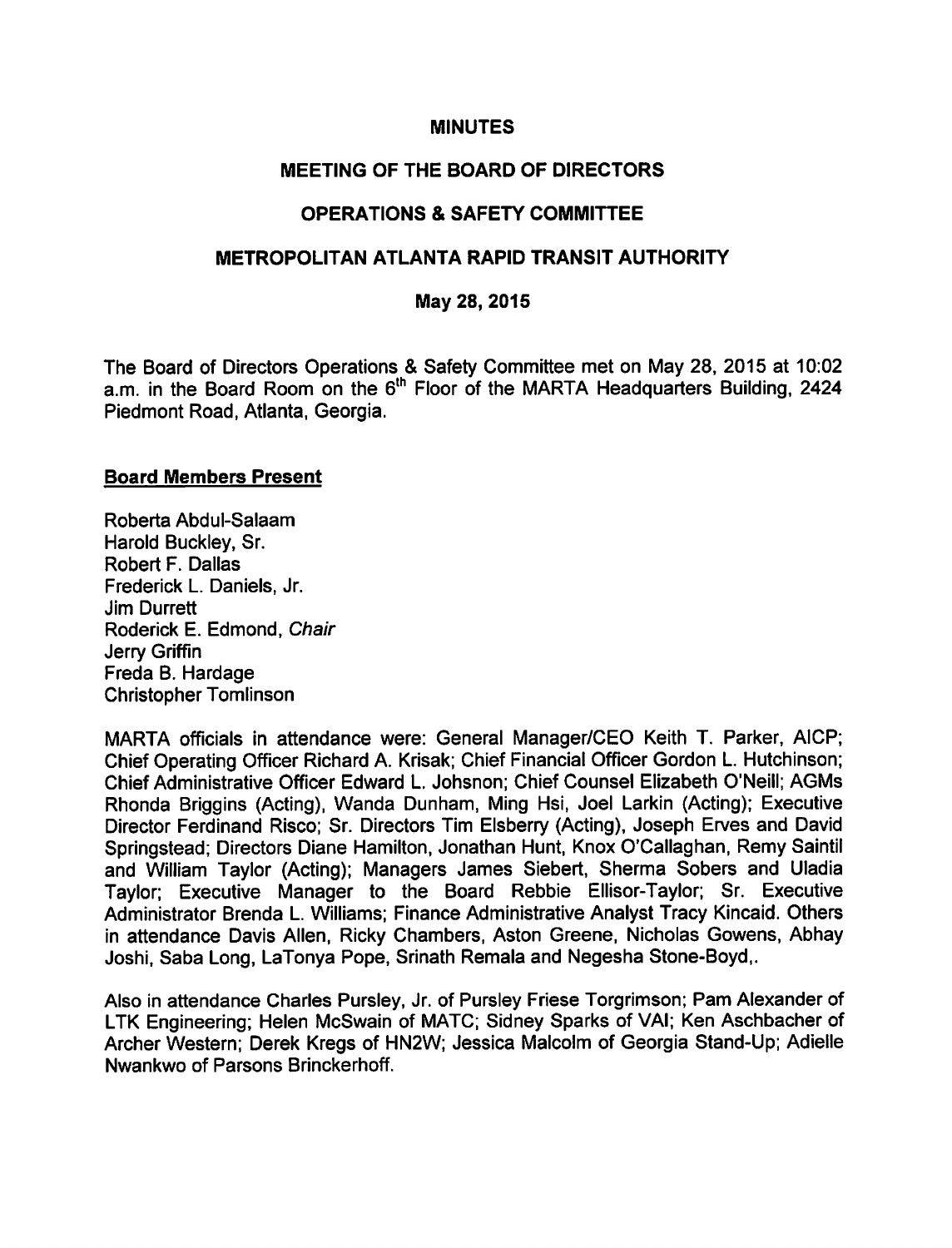### Consent Agenda

- a) Approval of the April 30, 2015 Operations & Safety Committee Meeting **Minutes**
- b) Resolution Authorizing the Solicitation of Proposals for Procurement of Compressed Natural Gas (CNG) Buses, RFP P35484

On motion by Mr. Durrett seconded by Mr. Griffin, the Consent Agenda was unanimously approved by a vote of  $4$  to 0, with  $4$  members present.

#### Individual Agenda

### Resolution Authorizing the Award of Contract, RFP P35779, to Carleton Life Support Systems Inc.. dba Cobham Mission Systems Division for Telemax Robot

Lt. Greene presented this resolution for Board of Directors' approval authorizing the General Manager/CEO or his delegate to execute a Sole Source Contract with Carleton Life Support Systems Inc. for the procurement of two (2) Homeland Security Cobham teleMax Robots.

On motion by Mr. Durrett seconded by Mr. Griffin, the resolution was unanimously approved by a vote of 5 to 0, with 5 members present.

### Resolution Authorizing an Increase in the Contractual Authorization for Furnishing and Installing the AC Track Circuit Upgrade and Train Alert Lights Phase II. Contract No. B12225

Mr. Elsberry presented this resolution for Board of Directors' approval authorizing the General Manager/CEO or his delegate to enter into a contract with Cleveland Electric Company for AC Track Circuit Upgrade, RFP P35894, in the amount of \$1,323,370.

On motion by Mr. Durrett seconded by Mr. Tomlinson, the resolution was approved by vote of 6 to 0, with 7 members present.

Mr. Daniels abstained.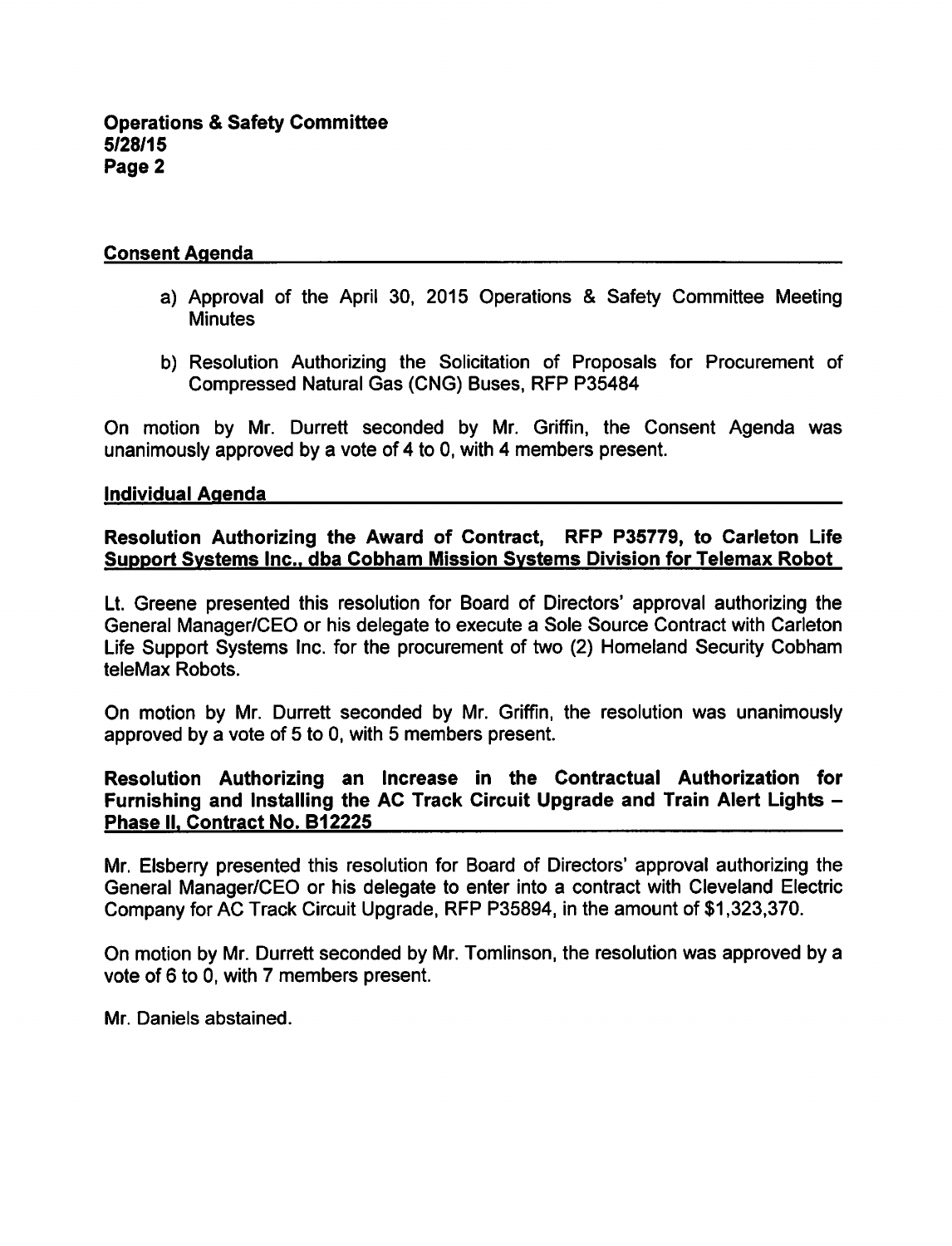### Resolution Authorizing the Exercise of Option Year Four for the General Engineering Consultant (GEC) Contract

Mr. Springstead presented this resolution for Board of Directors' approval authorizing the General Manager/CEO or his delegate to exercise Option Year Four of the General Engineering Consultant (GEC) contract with Metropolitan Atlanta Transit Consultants (MATC) and provide funding authorization for the GEC contract in support of the delivery/execution of MARTA's FY 2016 Capital Improvement Program, in an amount not to exceed \$25,876,800.

Dr. Edmond requested that the Committee receive a GEC update in six (6) months to see how this work can be brought in-house.

On motion by Mr. Durrett seconded by Mr. Tomlinson, the resolution was approved by vote of 6 to 0, with 7 members present.

Dr. Edmond abstained.

### Resolution Authorizing the Expenditure of Capital Funds for General Consulting and Professional Services for Division of Operations and Development in Fiscal Year 2016

Mr. Springstead presented this resolution for Board of Directors' approval authorizing the General Manager/CEO or his delegate to provide funding authorization in an amount not to exceed \$6,080,000 to the Division of Operations and Development for professional and specialized vendors holding valid GSA schedules to support delivery/execution of the FY 2016 Capital Improvement Program (CIP) on an as-needed basis over the period of July 1, 2015 through June 30, 2016.

Mr. Daniels asked that the DBE contractors be identified before this item goes to the full Board.

On motion by Mr. Durrett seconded by Mrs. Hardage, the resolution was unanimously approved by a vote of  $7$  to 0, with  $7$  members present.

### Resolution Authorizing Award of a Contract for the Tunnel Ventilation System Rehabilitation and Renewal. RFP P28659

Mr. Springstead presented this resolution for Board of Directors' approval authorizing the General Manager/CEO or his delegate to award a contract for Tunnel Ventilation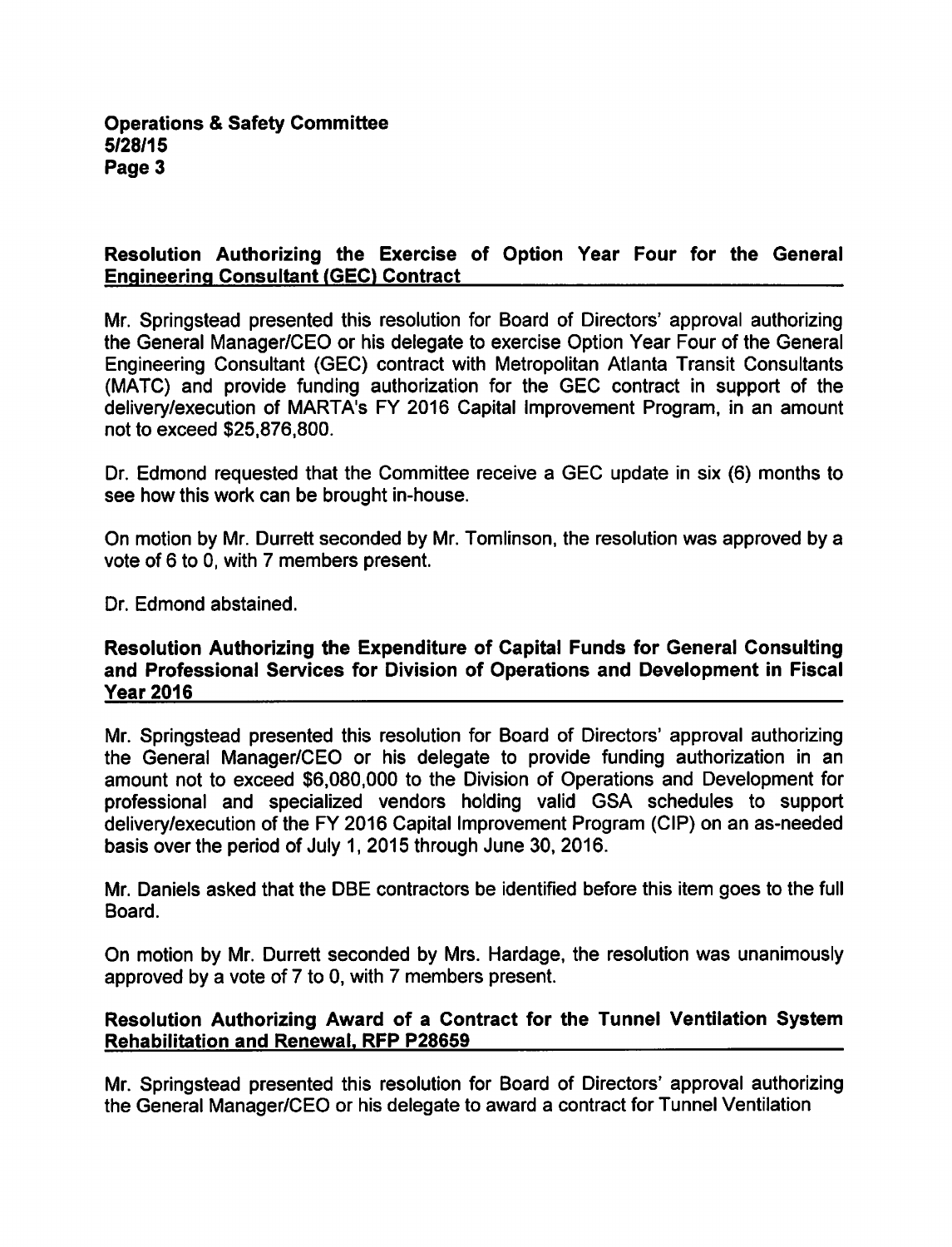System (TVS) Rehabilitation and Renewal, RFP P28659, to Archer Western Construction, LLC, in the amount \$178,758,100.00, which includes the base amount of \$165,000,000.00 and three (3) separate options: (1) extended warranty and maintenance, (2) hardware refresh and (3) extended operations  $\&$  maintenance in the amount of \$13,758,100.

On motion by Mr. Daniels seconded by Mrs. Hardage, the resolution was unanimously approved by a vote of  $8$  to 0, with  $8$  members present.

### Resolution Authorizing the Solicitation of Proposals for MARTA to Procure Cleaning Services. Request for Proposals Number P35840

This resolution was presented for Board of Directors' approval authorizing the General Manager/CEO or his delegate to solicit proposals for Cleaning Services for the Department of Operations.

### Cleaning Services Optimization Briefing

Mr. Allen and Mr. Saintil briefed the Committee on the Cleaning Services Optimization as follows:

# Program Timeline

- 2011 MARTA executive leadership retains KPMG to find cost saving opportunities in response to dwindling reserves
- 2012 "Phase 2" report finds 47 significant opportunities for cost savings
- 2012 "Transformation Road Map" created that refines opportunities to 12 initiatives and maps implementation
- $2013$ 
	- "Transformation Road Map" finalized, formally adopted by executive leadership and Board of Directors
	- MARTA Transformation Initiative Program (MTI) begun in FY14 with creation of Executive Steering Committee and Program Management Office (PMO)

From the MARTA Transformation Road Map... "MARTA should explore opportunities to outsource some or all of its cleaning services operations."

Among the initial activities required for this are: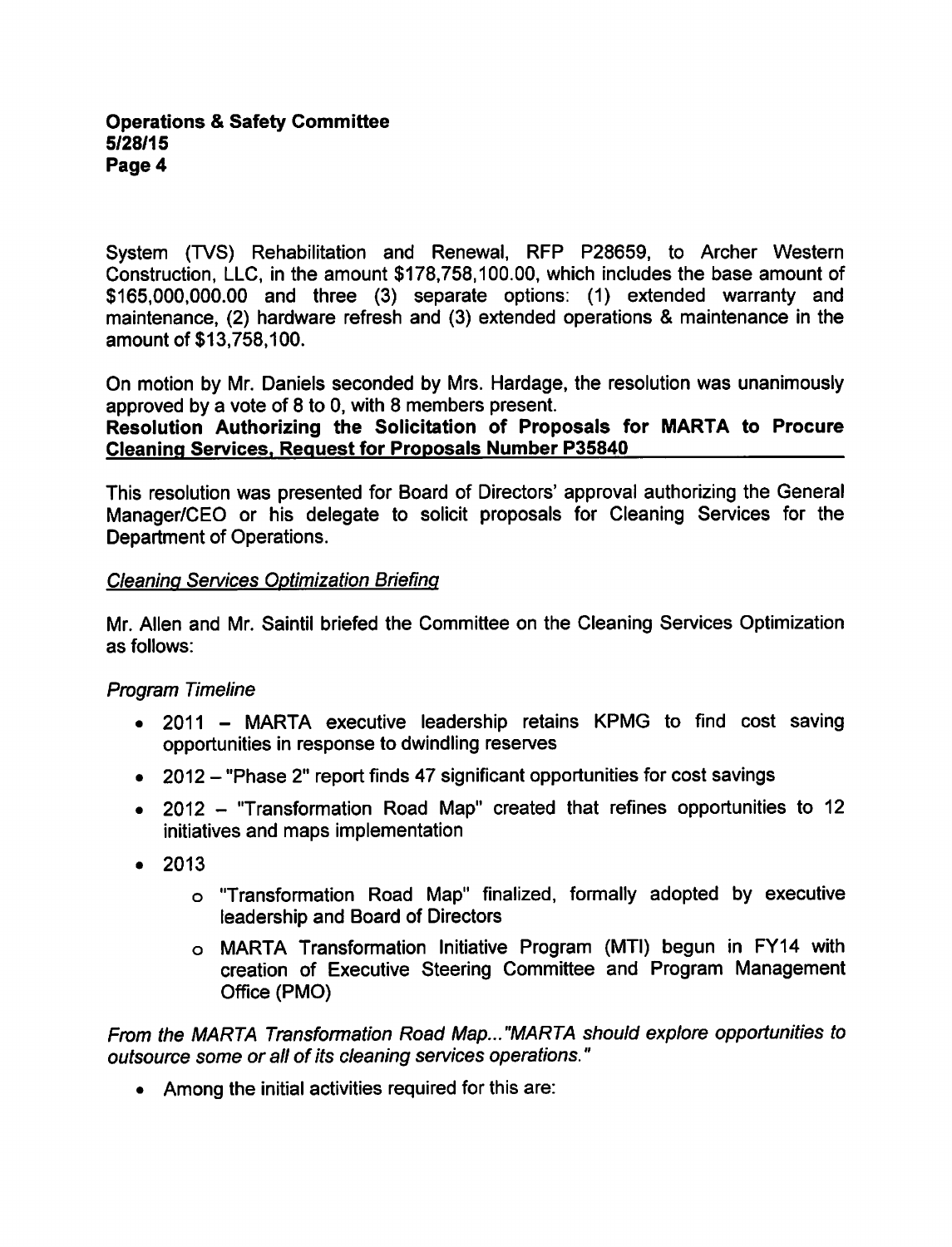- Confirm current costs for providing cleaning services aligned with finalized scope of cleaning operations that should be considered for potential sourcing (e.g. comprehensive, off hours, etc.)
- Determine the sourcing model that best achieves MARTA's optimization objectives
- Develop detailed cleaning services requirements aligned with both operational savings and the maintenance of a high-level of cleaning standards at the Authority

# Functional Areas Considered

- Vehicle Cleaning
- Station Cleaning
- Shops
- **•** Facilities
- Landscape  $\bullet$

### Represented Service Employees by Office

- Bus Maintenance  $\bullet$ 
	- $\circ$  Service Person I 36
	- $\circ$  Service Person IV 50
	- $\circ$  Service Person V 2
- Facilities
	- $\circ$  Rail Station Cleaner 108
	- $\circ$  Service Person I (A) 42
	- $\circ$  Service Person VII 7
- Rail Car Maintenance  $\bullet$ 
	- $\circ$  Service Person I 41
	- o Service Person  $(A) 7$
	- $\circ$  Service Person II 1

# Non-Represented Service Employees by Office

Bus Maintenance $\bullet$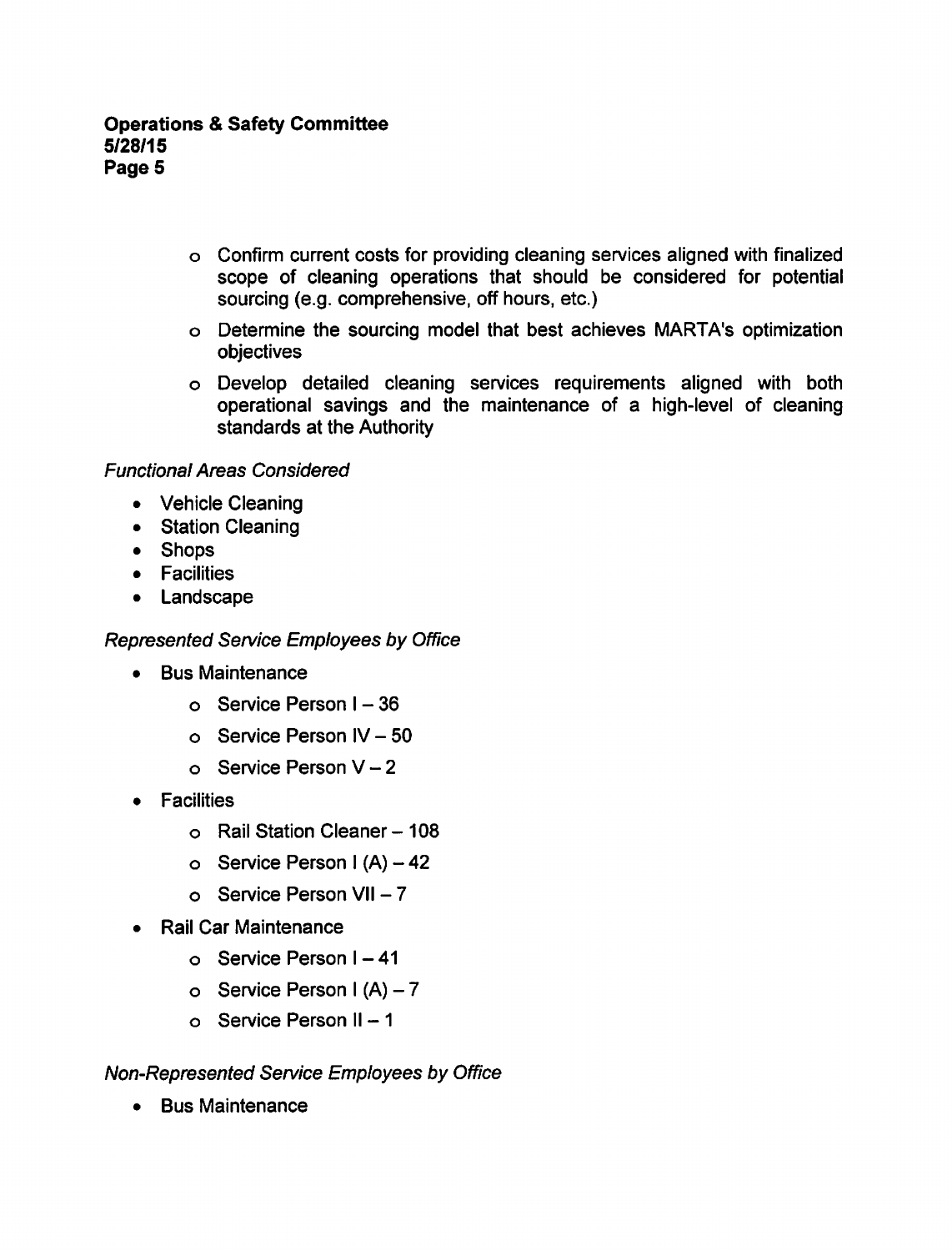- $\circ$  Inspector  $-1$
- $\circ$  Supervisor Bus Maintenance  $-6$
- Facilities
	- $\circ$  Contract Manager 1
	- o Foreman Custodial Services
	- o Foreman Maintenance Landscape 1
- Operations Support Services
	- $\circ$  Contract Services Inspector 3
- Rail Car Maintenance
	- $\circ$  Supervisor Rail Car Appearance  $-4$

## Baseline Costs FY15

- $\bullet$  Frontline Labor \$16.3M
- $\bullet$  Supervisor Labor \$2.2M
- Materials & Supplies \$0.89M
- $\bullet$  Total \$19.4M

Mrs. Abdul-Salaam asked if this will result in job loss.

Mr. Allen said that it is a possibility.

Dr. Edmond said MARTA should do all it can to retain employees, especially those with a well proven track record.

On motion by Mr. Durrett seconded by Mrs. Hardage, the resolution was approved by a vote of 8 to 1, with 9 members present.

Mrs. Abdul-Salaam voted no.

## Resolution Authorizing the Execution of Cooperative Agreements for the FTA TrackSafe II Pilot Project

This resolution was presented for Board of Directors' approval authorizing the General Manager/CEO or his delegate to execute cooperative agreements on behalf of MARTA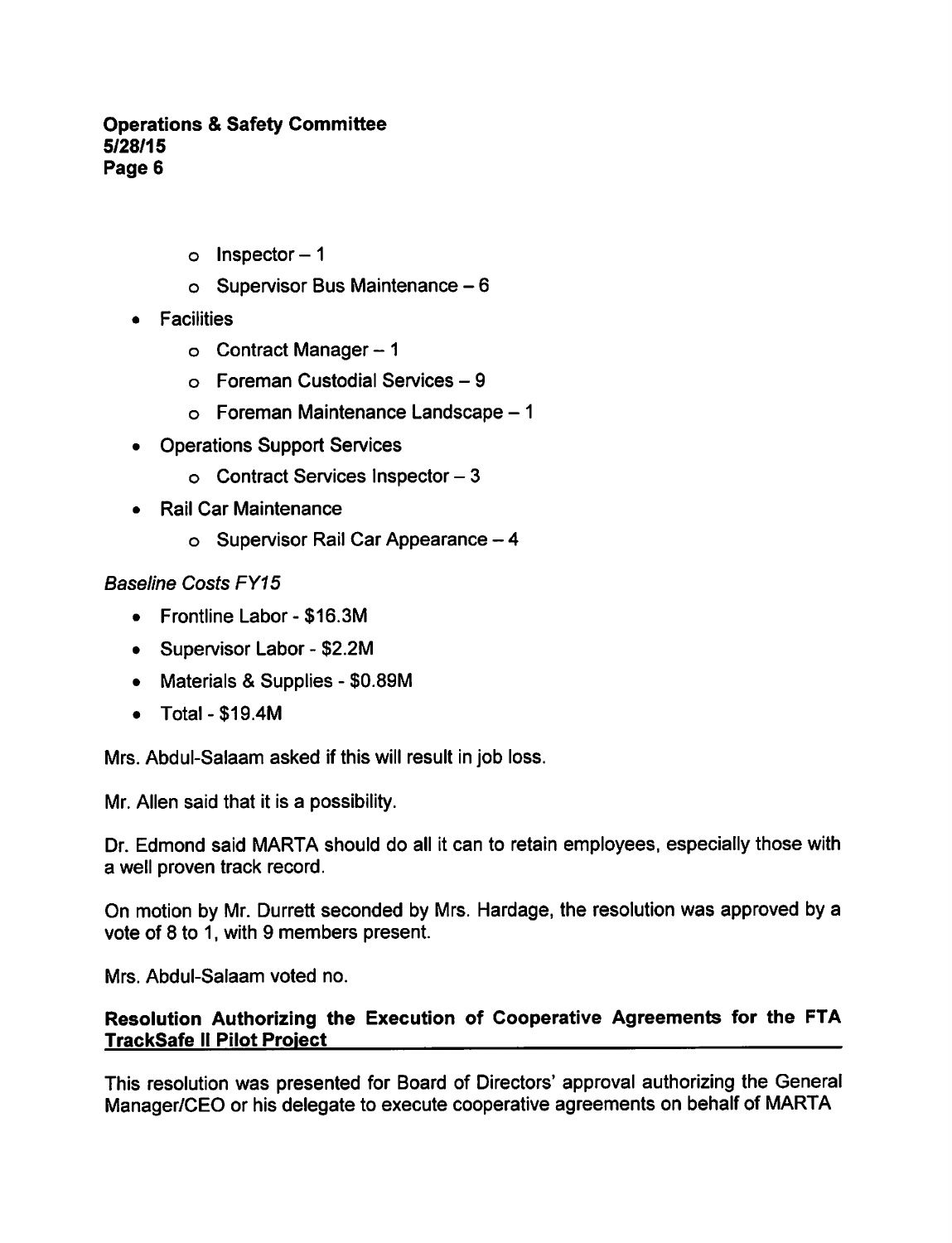related to the receipt of Federal Transit Administration (FTA) funds for implementation of the TrackSafe Phase II Pilot Demonstration project in partnership with Bombardier Mass Transit Corporation. This FTA-designated project will install and demonstrate Bombardier's TrackSafe system along six miles of the MARTA North (Red) Rail Line between Medical Center and North Springs stations.

# TrackSafe Phase II FTA Pilot/Demonstration Project Update

Mr. O'Callaghan and Mr. Joshi updated the Committee on the TrackSafe Phase II FTA Pilot/Demonstration Project.

## What Is TrackSafe?

- A system developed by Bombardier Mass Transit Corporation designed to reduce the hazards of wayside inspection and maintenance by providing:
	- Relevant alerts to track workers and train operators
	- Accurate records of wayside activities/safety responsibilities
	- Location awareness at rail central control to facilitate improved train service management and emergency response

# Phase I - Study

- Funded by FTA 2012 Grant to Bombardier
- Developed a prototype for demonstration in a localized operating environment
- Based on Collaborative input from MARTA Operations and Safety
- Installed and tested between Bankhead and Ashby stations on one track side
- Gained excellent feedback from FTA and APTA Safety Committee

### Phase I - Outcomes

- Track workers- appreciated audio/visual alerts with no additional equipment on their person; system accounts for abnormal train movements
- Train operators preferred visual alerts over system wide broadcasts especially within curved track sections
- Training Department appreciated wayside certification confirmation feature
- Rail Control Supervisors  $-$  appreciated ability to locate wayside personnel for the entire system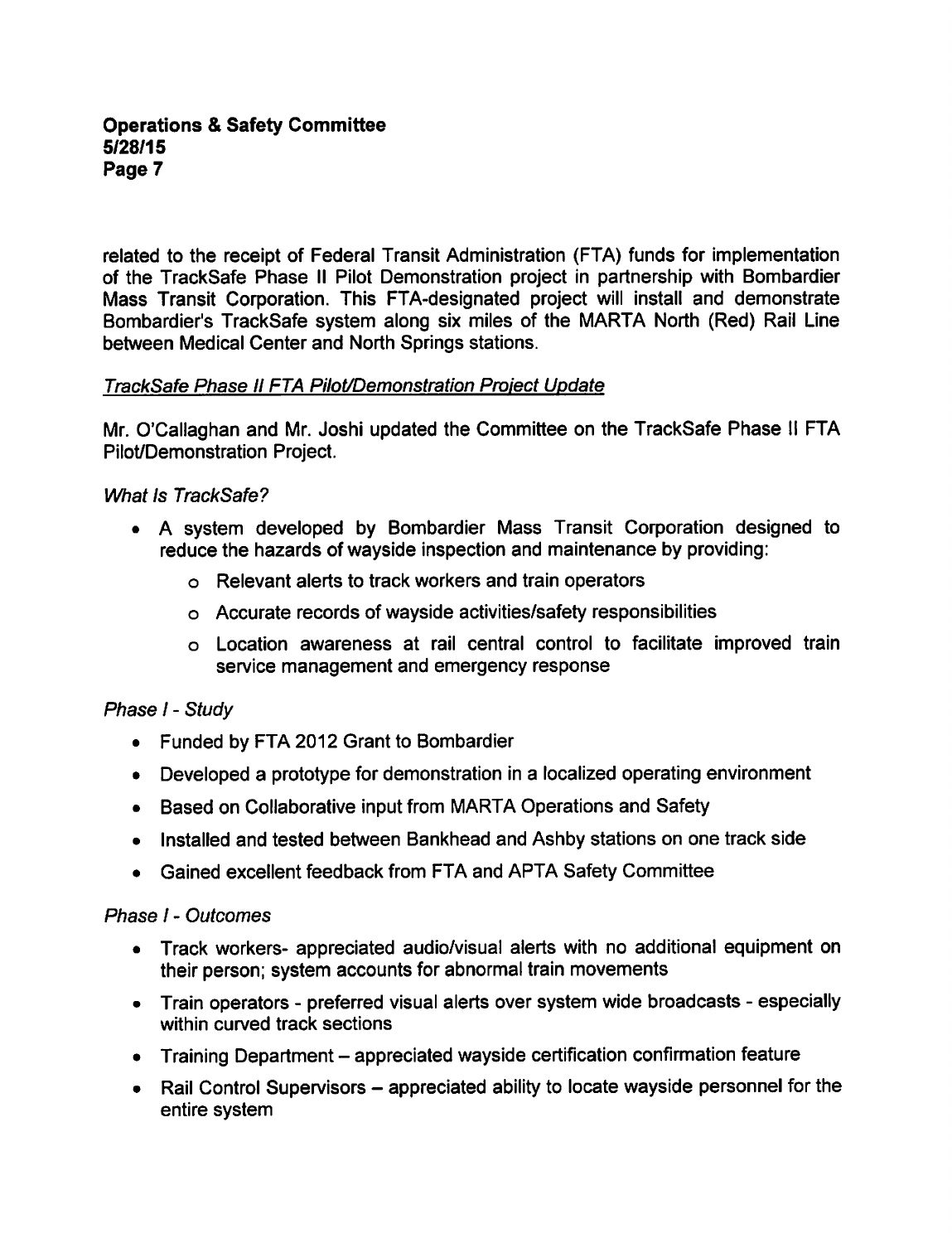Wireless connectivity would reduce infrastructure deployment time/costs

## FTA Phase II - Award

- FTA encouraged MARTA and Bombardier to apply for a Phase II Implementation Pilot
- Project
- February 2015 FTA awards MARTA \$4.2M
- MARTA's Red Line section from Medical Center to North Springs Station selected due to unique configuration and high hazard conditions such as:
	- Aerial Track Sections
	- Tunnel Sections
	- Curved Sections
	- At-grade Sections
	- Track runs parallel to major highway (GA-400)

# FTA Phase II - Partnership with Bombardier

- TrackSafe is a proprietary safety system developed by Bombardier
- In Phase II FTA Grant Application, MARTA designated Bombardier as a key partner for implementation to further evaluate TrackSafe

# **FTA Phase II - Objectives**

- Test latest version of TrackSafe's scalable architecture
- Customize to fit MARTA's work processes/procedures
- Prove wireless solution reliability
- Integrate control center display  $\bullet$
- Field test wearable device solution  $\bullet$
- Evaluate in a fully integrated operating environment  $\bullet$
- Receive independent third-party evaluation
- Provide lessons learned for the FTA and rail transit industry as a whole